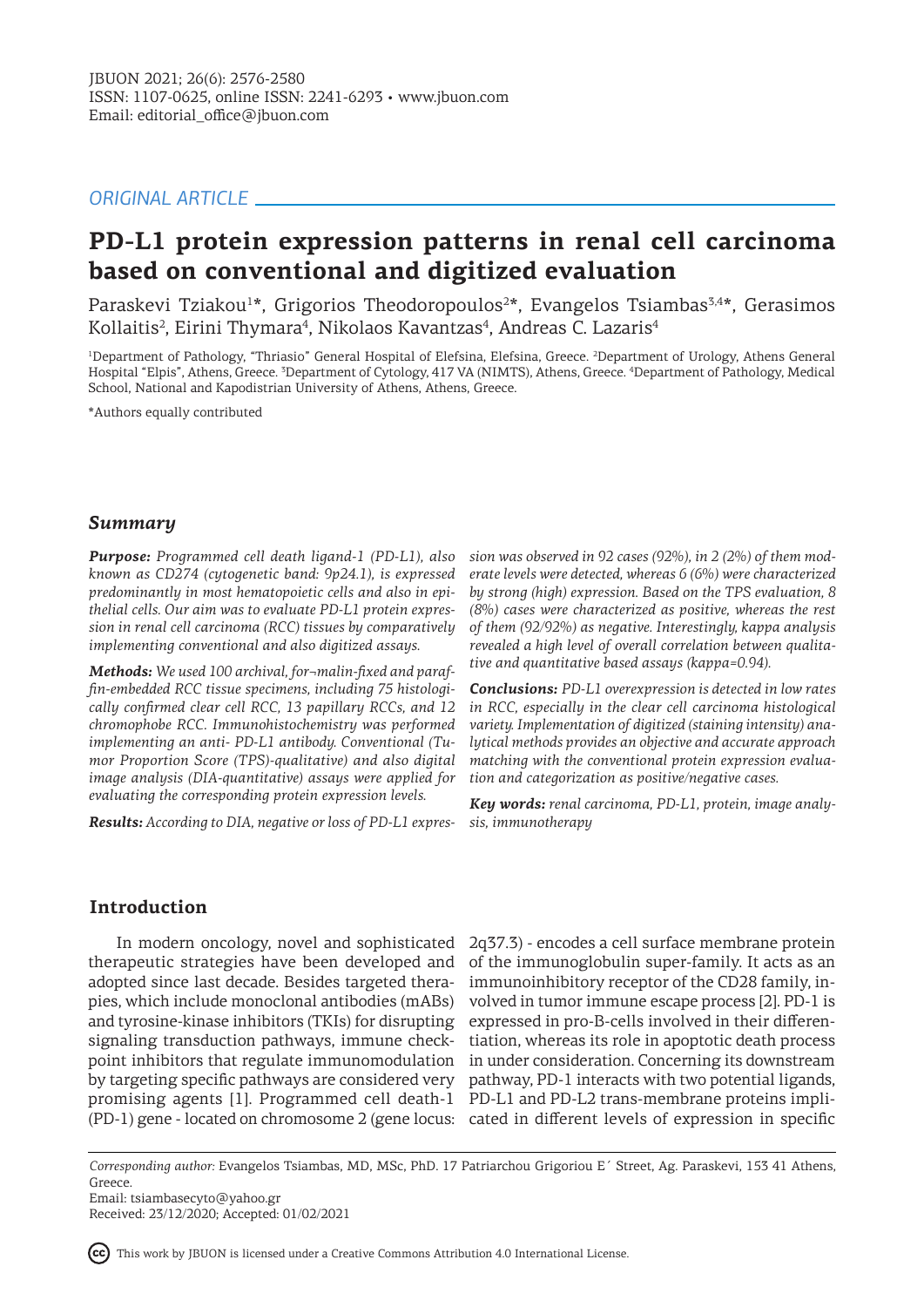functions regulation [3]. Programmed cell death ligand-1 (PD-L1), also known as CD274 (cytogenetic band: 9p24.1), is expressed predominantly in most hematopoietic cells and also in epithelial cells, including pancreatic islet cells and vascular endothelial cells. Additionally, PD-L1 is expressed on the thymic cortex, on thymocytes and in the thymic medulla. Also, dendritic cells express PD-L1 reducing the initial phase of activation and expansion of self-reactive T cells. Concerning PD-L2, also known as CD273, its expression is restricted to macrophages and dendritic cells. The PD-1/PD-L1 pathway delivers inhibitory signals that regulate both peripheral and central tolerance [4]. Its main role is the inhibition of T lymphocyte proliferation, survival and other functions (cytotoxicity, cytokine release). Furthermore, it causes apoptosis of tumorspecific T cells and also differentiation of CD4<sup>+</sup> T, inducing resistance of tumor cells to cytotoxic T lymphocyte (CTL) lineage attack. Aberrant overexpression of PD-L1 enhances the inflammatory process and also allows cancers to evade the host immune system by suppressing T cell activation and inducing peripheral tolerance [5].

Renal cell carcinoma (RCC) comprises a variety of pathological entities that arise from the corresponding epithelia. Clear cell RCC covers a 60-70% of all RCCs, whereas papillary and chromophobe histo-pathologic sub-types are referred to the rest of them [6]. Concerning their aggressive or not biological behavior (increased localized and distant metastatic potential), some critical molecules have been found to be involved in the disorganization of the malignant epithelial mass [7]. In the current study, we focused on PD-L1 protein expression patterns in RCC comparing conventional and digital based analysis regarding its evaluation.

### **Methods**

#### *Study group*

For the purposes of our study, we used 100 archival, for¬malin-fixed and paraffin-embedded (FFPE) RCC tissue specimens, including 75 histologically confirmed clear cell RCC, 13 papillary RCCs, and 12 chromophobe RCCs, respectively. Among patients, 63 were male, whereas the rest of them (n=37) female. The hospital ethics committee consented to the use of these tissues in the Department of Pathology, "Elpis" General Hospital, Athens, Greece for research purposes, according to World Medical Association Declaration of Helsinki. The tissue samples were fixed in neutral-buffered formalin. Hematoxylin and eosin (H&E)-stained slides of the cor¬responding samples were reviewed for confirmation of histopathologic diagnoses. All lesions were classified according to the histologic typing criteria of World Health Organization (WHO) [8].

#### *Antibodies and immunohistochemistry assay (IHC)*

Ready-to-use anti-PD-L1 (clone 223C3 Dako, North America Inc, CA, USA) monoclonal mouse antibody was applied in the corresponding RCC tissue sections. IHC for the selected antigen was carried out on 3 μm serial tissue microarray sections. The slides were deparaffinized and rehydrated. The EnVision FLEX Target Retrieval Solution, Low pH (50x) (Dako, North America Inc, CA, USA) combined with EnVision FLEX Wash Buffer (20x) was used. Blocking solution was applied to all slides for 10min, followed by incubation for 1 h using the corresponding monoclonal antibody at room temperature (25°C). Following incubation with the secondary antibody for 10 min, diaminobenzidine-tetrahydrocloride-DAB (substrate-Chromogen Solution -0.03%) containing 0.1% hydrogen peroxide was applied as a chromogen and incubated for 5min. Sections were counterstained and slides were counterstained for 5 min with Hematoxylin, dehydrated and cover-slipped. For negative control slides, the primary antibody was omitted. IHC protocol was performed using an automated staining system. Membranous predominantly and cytoplasmic staining was considered acceptable for the markers, according to manufacturers' data sheets. Colon cancer tissue sections expressing the protein and normal-appearing colon epithelia were used as control groups, respectively. A conventional (qualitative) assay for scoring the PD-L1 expression patterns was applied. According to the manufacturer's guidelines, Tumor Proportion Score (TPS) reflects the percentage of viable tumor cells showing partial or complete membrane staining at any intensity. PD-L1 score <1% is characterized as negative, whereas  $\geq 1$  is categorized as positive (overexpression of the marker).

#### *Digital image analysis assay (DIA)*

PD-L1 protein expression levels were evaluated quantitatively by calculating the corresponding staining intensity levels (densitometry evaluation) in the stained RCC malignant epithelia. We implemented DIA using a semi-automated system (hardware: Microscope CX-31, Olympus, Melville, NY, USA, Digital camera Sony, Tokyo, Japan; Windows XP/NIS-Elements Software AR v3.0, Nikon Corp, Tokyo, Japan). Areas of interest per tissue section were identified (5 optical fields at ×400 magnification) and filed in a digital database as snapshots. Measurements were performed by designing and applying a specific macro (mainly membranous and sub-membranous cytoplasmic expression for tumor cells, according to manufacturer's datasheet for monoclonal mouse anti-PD-L1, clone 223C3 Dako, North America Inc, CA, USA). Based on an algorithm, normal microscopically tissue sections (control) were measured independently and compared to the corresponding values in malignant tissue sections. A broad spectrum of continuous grey scale values (0-255) at the RedGreenBlue (RGB) analysis was available for discriminating different protein expression levels (Figure 1). Immunostaining intensity values decreasing to 0 represent a progressive overexpression of the marker, whereas values increasing to 255 show a progressive loss of its staining intensity. Total results DIA of values are demonstrated in Table 1.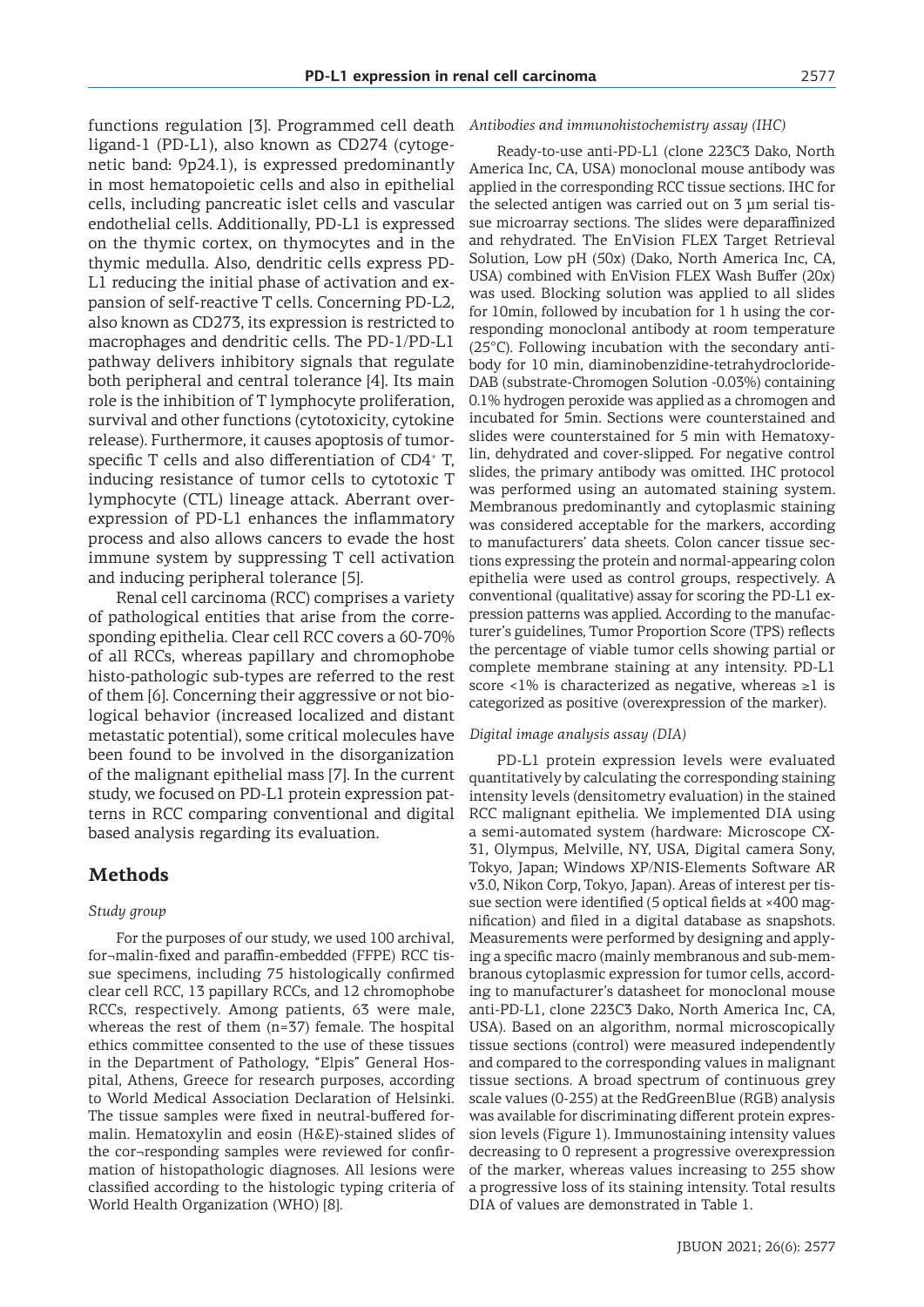### *Statistics*

Statistical analysis was performed using IBM SPSS Statistics 21 (SPSS Inc, Chicago, IL, USA) software package for Windows. All of the reported p values were two-sided. Association between the two variables (conventional and digitized PD-L1 evaluation methods) was provided by kappa analysis. Total IHC results and correlation are described in Table 1.

# **Results**

According to the DIA procedure, PD-L1 protein expression demonstrated differences tive or loss of its expression was observed in 92 out of 12 cases, respectively.

in the examined RCC tissue specimens. Nega-cases, whereas chromophobe carcinomas 0/0 in cases (92%), in 2 (2%) of them moderate levels were detected, whereas 6 (6%) were characterized by strong (high) expression. Based on the TPS evaluation, 8 (8%) cases were characterized as positive, whereas the rest of them 92 cases (92%) as negative. Interestingly, kappa analysis revealed a high level of overall correlation between qualitative and quantitative based assays (kappa=0.94). Based on their histological subtypes combined with TPS/DIA evaluation assays, clear cell carcinomas demonstrated PD-L1 positive/ high overexpression in 7/5 out of 75 cases, papillary carcinomas in 1/1 out of 13



**Figure 1. a:** PD-L1 overexpression (positive) in a case of RCC according to tumor proportion score (TPS) conventional evaluation assay. **b:** The same case evaluated by digital image analysis (DIA) assay. Green signals and reddish areas represent different high protein levels (original magnification 100x, DAB stain). **c:** Histogram of PD-L1 protein expression classification by TPS/ DIA combined evaluation (negative to positive) based on histologic type categorization (clear cell RCC, papillary RCCs, chromophobe RCC).

| RCC (n=100)      | Kappa value |              |                |      |
|------------------|-------------|--------------|----------------|------|
| Evaluation assay | $High*$     | Moderate*    | Low-Negative** |      |
| <b>TPS</b>       | 8/100(8%)   |              | 92/100 (92%)   |      |
| $DIA^*/**$       | 6/100(6%)   | $2/100(2\%)$ | 92/100 (92%)   | 0.94 |

|  |  | Table 1. Comparative conventional and digitized total PD-L1 IHC results |  |  |  |
|--|--|-------------------------------------------------------------------------|--|--|--|
|--|--|-------------------------------------------------------------------------|--|--|--|

RCC: renal cell carcinomas, TPS: tumor proportion score, DIA: digital image analysis.

Moderate and High expression: staining intensity values ≤137 (spectrum between 109 and 137).

Low/Negative expression (loss of expression): staining intensity values >140 (spectrum between 141 and 180).

\*/\*\* DIA High/Moderate correspond to TPS positive, Low/Negative correspond to TPS negative.

kappa value: TPS vs DIA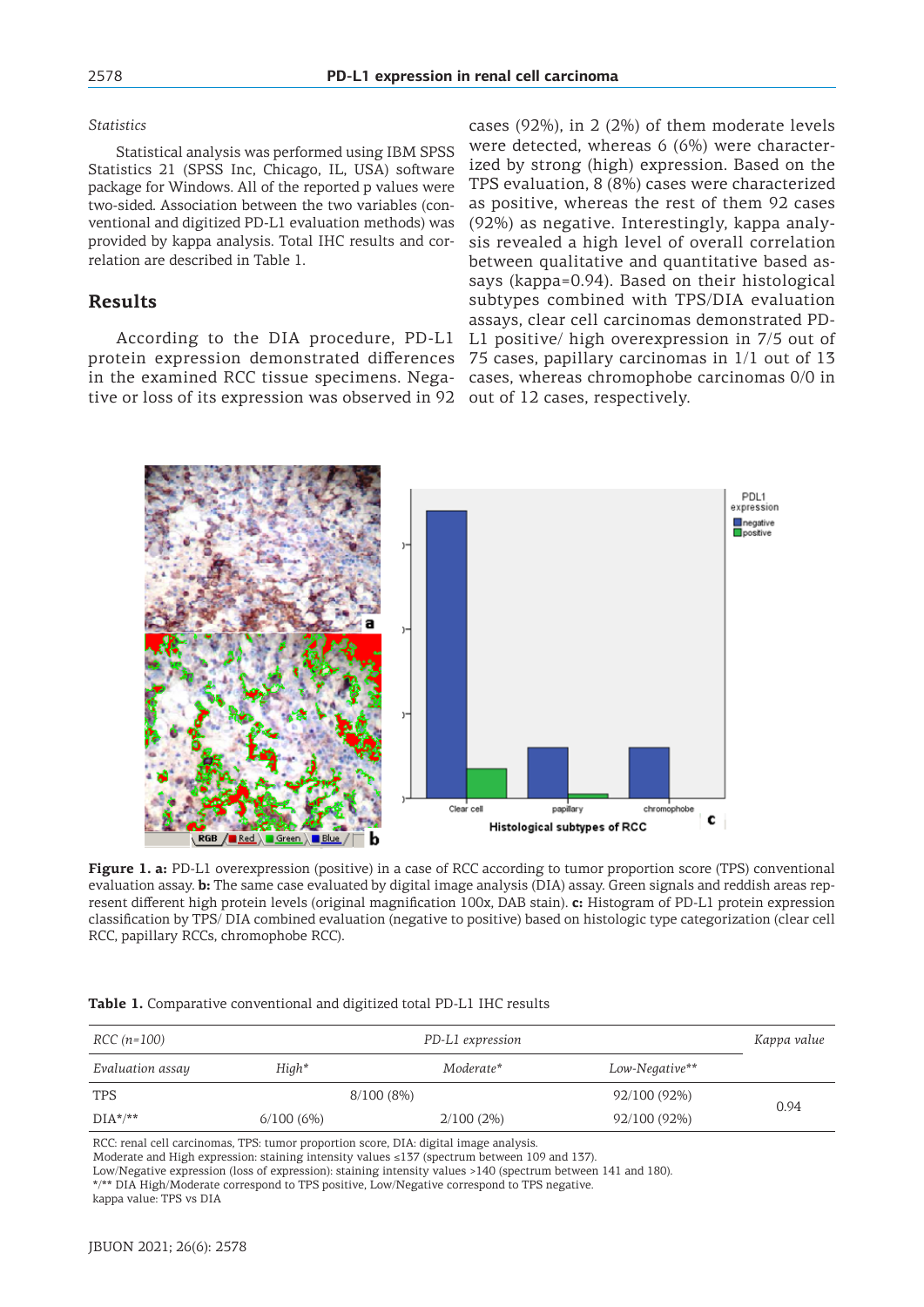## **Discussion**

Besides targeted therapeutic strategies, novel immunotherapeutic regimens that motivate the immune system response to detect and destroy cancerous cells have been inserted in management of cancer patients. Nivolumab and pembrolizumab represent examples of anti-PD-1 antibodies [9]. These agents have been already tested experimentally or clinically in a broad spectrum of malignancies as first line PD-1/PD-L1 checkpoint blockade therapy including oral cancer, gastric cancer, hepatocellular carcinoma, RCC, esophageal cancer, pancreatic cancer, ovarian cancer, and bladder cancer [10-13]. Breast carcinoma, Merkel cell carcinoma, lung cancer, colorectal cancer, and melanoma are also histo-targets for immunotherapy. Different PD-L1 overexpression patterns are associated with altered response rates to mAbs and prognosis in the corresponding patients.

In the current study we analyzed PD-L1 protein in RCC. We observed that the majority of the examined malignant tissue sections demonstrated reduced or loss of their protein expression correlated to histological type (clear cell and also papillary variants). We also observed a fine correlation result comparing conventional and also digitized assays for categorizing PD-L1 protein expression levels in the examined malignancies. Concerning immunotherapeutic strategies in RCCs, a variety of agents has been applied and their efficacy is under investigation including nivolumab/ atezolizumab combined with cabozantinib (TKIs), ipilimumab (anticytotoxic T-lymphocyte) and also bevacizumab (anti-VEGF) agents [14]. Similarly, a clinical randomized phase 2 study based on atezolizumab single or combined with bevacizumab (anti-VEGF) versus sunitinib regimens in metastatic RCC patients revealed the impact of specific genetic signatures that modify their response rates [15]. Interestingly, another molecular study reported a strong correlation between cytotoxic T-cells/PD-L1 expressions with poor survival rates. They also focused on the importance of positive expression for a successive response to immune checkpoint inhibitors-based therapy and their potential prognostic and predictive role in them [16]. Mixed regimens for experimental targeted therapy in RCC include anti-PD-1 agents combined also with anti-inflammatory proteins. A study based on a high dose interleukin-2 (HD IL-2) following treatment with PD-1 and PD-L1 inhibition showed a strong antitumor activity in metastatic melanoma and RCC patients as a promising combination for immune checkpoint blockade and cytokine therapy, respectively [17]. Concerning the correlation between histological features of RCCs and PD-L1 overexpression, some studies reported a strong association with advanced grade and stage in the corresponding patients [18]. Furthermore, an increased incidence of disease recurrence was also observed.

In the current study we implemented a DIA assay in order to compare the results of conventional PD-L1 scoring with the corresponding levels of its immunostaining intensity. We observed the benefits of DIA, as an innovative, accurate and fast technique in estimating objectively protein expression patterns in a variety of markers, according with our published experience [19].

In conclusion, the role of PD-L1 aberrant expression in RCCs seems to be crucial in order eligible patients for specific immunotherapies should be selected, although its overexpression is detected in low rates in RCC - especially in the clear RCC histological variety. Due to the increasing need for novel predictive/prognostic biomarkers detection in the malignancies including RCCs tumor mutational burden, profiles of tumor infiltrating lymphocytes, molecular subtypes, and PD-L2 combined with PD-L1 are a very promising approach [20].

### **Conflict of interests**

The authors declare no conflict of interests.

### **References**

- 1. Sunshine J, Taube JM. PD-1/PD-L1 inhibitors. Curr Opin Pharmacol 2015;23:32-8.
- 2. Sharpe AH, Wherry EJ, Ahmed R, Freeman GJ. The function of pro-grammed cell death 1 and its ligands in regulating autoimmunity and infection. Nat Immunol 2007;8:239-45.
- 3. Caldwell C Jr, Johnson CE, Balaji VN, Balaji GA, Hammer RD, Kannan R. Identification and Validation of a

PD-L1 Binding Peptide for Determination of PDL1 Expression in Tumors. Sci Rep 2017;7:13682-7.

- 4. Okazaki T, Honjo T. PD-1 and PD-1 ligands: from discovery to clinical application. Int Immunol 2007;19:813-  $24$
- 5. Tumeh PC, Harview CL, Yearley JH et al. PD-1 blockade induces responses by inhibiting adaptive immune resistance. Nature 2014;515:568-71.